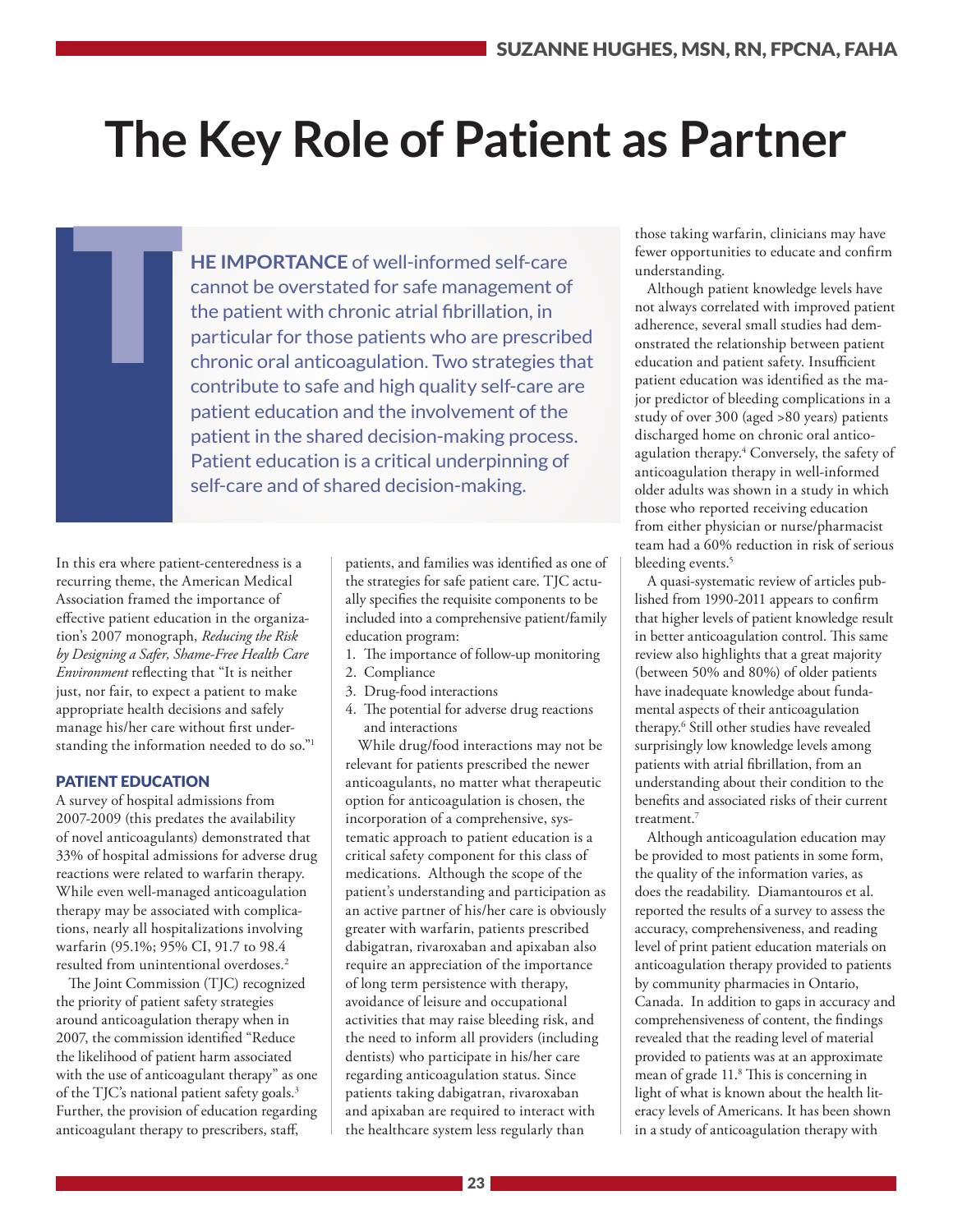warfarin, more than half of patients were unable to comprehend clinical terms at levels beyond grade 8.9 Studies have shown higher levels of both nonadherence (although not all research confirms this correlation) and bleeding complications in those with low literacy levels.<sup>10</sup>

Issues related to low health literacy and its association with suboptimal adherence and safe patient care are ubiquitous in contemporary patient education literature. The Agency for Healthcare Research and Quality (AHRQ) has defined health literacy as "…the degree to which individuals can obtain, process, and understand the basic health information and services they need to make appropriate health decisions."11 Literacy levels are known to decline in older adults, no matter the baseline levels at age 65.12 The National Network of Libraries of Medicine noted the following statistics associated with health literacy in older adults:

- 71% of adults older than age 60 have difficulty using print materials
- 80% have difficulty using documents such as forms or charts
- 68% have difficulty interpreting numbers and performing calculations.<sup>13</sup>

Given the demographic of patients with chronic atrial fibrillation, attention to providing easily understood, plain language patient education material is particularly important. Although there is of course a correlation between years of formal education and health literacy levels, it cannot be assumed that a patient with a college or even graduate level education will understand complex information or be familiar with medical terminology. Experts on effective clinician/patient communication recommend the "universal precautions" approach, that is, communicating with all patients in plain language.

AHRQ has provided a patient education booklet and video, *Blood Thinner Pills: Your Guide to Using Them Safely* (available in both English and Spanish), covering the requisite information for patients on chronic OAT. The piece has been updated to include information about other anticoagulants besides warfarin.<sup>14</sup> Although printed patient education pieces are an important adjunct, face-to-face communication regarding oral anticoagulation remains integral, and is one of the components of the Joint Commission's national patient safety goals. In their 2007 publication, *What Did the Doctor Say?*, the

following evidence-based techniques are recommended for use in the face-to-face encounter $15$ :

- Use plain language always
- Use "teach back" and "show back" techniques to assess and ensure patient understanding
- Limit information provided to two or three important points at a time (At this point, before moving on, confirm understanding with teach-back. This has been termed "chunk and check.")
- Use drawings, models or devices to demonstrate points

• Encourage patients to ask questions It is important for the clinician to introduce the concept of teach-back as a tool with which the clinician is assessing his/her effectiveness in communicating; not a means of testing the learner (patient). An example of such an introduction might be: "I know we have gone over a lot of information this morning. I want to be sure I made clear the three major things you need to remember about this medication. Can you review with me what those are?" If the patient is unable to name the major point, the clinician would then reinforce the information, possibly stating it in a different or simpler and clearer fashion.

## SHARED DECISION MAKING

Shared Decision Making is a process by which a fully informed patient participates actively in a decision about the treatment of a "preference sensitive condition," that is, one for which there is more than one clinically appropriate treatment option for the condition, each with benefits and drawbacks. The SDM process may involve the use of decision aids, or tools that clarify the decision at hand, provide information about the options and outcomes, and help identify personal values. Interestingly, a paper in the patient education literature reviewing the perspectives of clinicians and patients on decision-making revealed discordance between the two views of the process. While clinicians perceived that patients had been involved in the decision-making process, patients reported experiencing a more paternalistic approach.16 As the culture of our healthcare systems evolve more deliberately into a more evidence-based, patient-centered approach, it is intuitive that SDM be integrated into plans of care. SDM has been termed "the pinnacle of patient centered care."17 There are various definitions of

the concept. A definition by the Informed Medical Decisions Foundation, "… a collaborative process that allows patients and their providers to make health care decisions together, taking into account the best scientific evidence available, as well as the patient's values and preferences" is helpful in framing SDM for the patient with atrial fibrillation.18 Descriptions of the SDM model include, at minimum, the following components<sup>19</sup>:

- 1. Both clinician and patient participate
- 2. Bidirectional sharing of information
- 3. Both clinician and patient express preferences and explore options
- 4. A treatment decision (options include no treatment) is reached.

The SDM process has further been conceptualized as two expert parties meeting to share their perspectives: the clinician as an expert on the disease process, various treatment options with their potential risks and benefits and the patient, as the expert on his own goals, preferences and values. There are actually two touch points in the trajectory of treatment of the patient with atrial fibrillation for which SDM is appropriate for the clinician/AF patient dyad: (1)the evaluation of the impact of AF on quality of life- which will inform treatment options for symptom control, and (2)management of thromboembolic risk.

The options for symptom (fatigue, dyspnea, palpitations) management are complex. Despite their obvious subjectivity, the impact of symptoms associated with AF is quite variable, can be significant, and may change over time. The two major categories of choices are rate control and rhythm control. The overarching category of rhythm control (achievement and maintenance of sinus rhythm), of course, contains a plethora of additional options- pharmacologic, cardioversion, and/or ablation. A SDM approach taking into account the impact of symptoms on quality of life seems particularly well-suited to the rate control/rhythm control discussion, since research to date has not demonstrated a mortality difference in the two major categories of treatment options.19 Decision-making would of course include the consideration of thromboembolic risk reduction as part of the "mix" for those who opt for rate control. Actual standardized decision tools for rate/rhythm management choices have not been reported in the literature.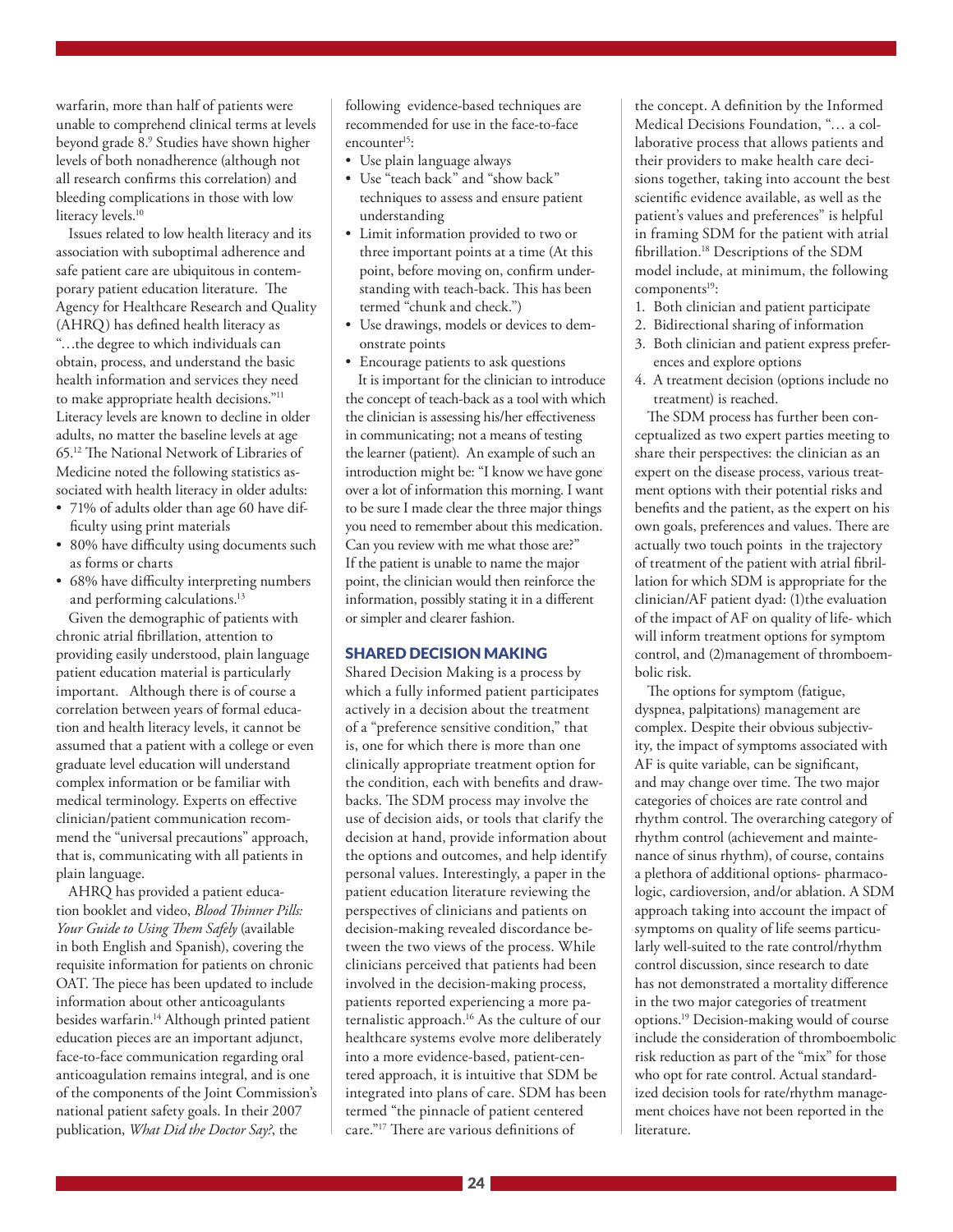There remains a gap in the application of evidence-based guidelines for the reduction of thromboembolic risk for patients with NVAF. As reported in the American College of Cardiology's NCDR PINNACLE registry, only slightly over half of NVAF patients in the registry 2007-2009 who meet evidencebased criteria for anticoagulation were actually on (warfarin) anticoagulation, despite the clear evidence for stroke risk reduction.<sup>20</sup> A more recent study of the percentage of patients with AF on anticoagulation, after the availability of the first novel agent, demonstrated that the percentage of patients on warfarin decreased as the number on dabigatran increased, but the percent receiving no anticoagulation remained at 40%.<sup>21</sup> In December 2012, a consensus meeting was held in which leaders from academia, government, industry, and professional societies to address the barriers to optimal anticoagulation use. Among the many recommendations that rose from this meeting was enhancement of patient education efforts regarding stroke prevention as well as the incorporation of SDM into the clinical encounter.<sup>22</sup>

Development of a decision aid, or tool, to facilitate SDM around anticoagulation versus no anticoagulation for the patient with NVAF is based in part on a validated scoring system used for individual stroke risk estimation, such as the CHADS, or the  $\mathrm{CHA}_{2}\mathrm{DS}_{2}$ -VASc scores combined with a parallel tool to estimate bleeding risk, such as HEMORR2HAGES, HAS-BLED, and ATRIA. This is then combined with detailed information about the treatment options, and questions for the patient regarding how he feels about the options, and how he ranks the importance of the associated pros and cons. One example of an AF anticoagulation decision tool can be viewed at: http://www.nice. org.uk/guidance/cg180/resources/cg180-atrial-fibrillation-update-patient-decision-aid2.

Certain web-based tools can be accessed independently by patients outside of the space of the clinical encounter; these can be used in preparation for the clinic appointment. Other SDM tools are designed as "encounter tools"21 and used as a tool to frame the conversation during the clinical encounter. Key to wide adoption will be the efficiency with which these tools can be integrated into the clinical flow.

With the current novel anticoagulation options in addition to warfarin, clinicians and patients can also work together to

decide on the use of appropriate agent. Not all patients are candidates for all of the new agents, based on their individual clinical characteristics including stroke history and renal function. Some patients may prefer to opt against twice-daily treatment options.

In patients for whom warfarin is chosen, options for method of follow up may also be offered—traditional office based follow up with INR measurement done at an outpatient laboratory facility, point-of-care testing in a physician office setting or follow up at an anticoagulation clinic, many of which are staffed by clinical pharmacists or advanced practice nurses. Additionally, home INR monitoring is an appealing option for some patients. A meta-analysis measuring the impact of Patient Self-Testing (PST) and on Clinical Outcomes demonstrated that PST was associated with fewer deaths and thromboembolic events, without any increase in serious bleeding risk, compared to usual care.<sup>23</sup> In general PST compares favorably to traditional testing, but it is not suitable for all patients.

The potential for more frequent (weekly) INR measurement when testing is done at home appears to increase the time in therapeutic range (TTR). In the recently published STABLE study, of patients taking warfarin who did home self INR testing on a weekly basis, weekly testers achieving a TTR of 74% versus 68.9% for variable PST (1–4 tests per month) self-testing.<sup>24</sup>

### **CONCLUSION**

Comprehensive patient education using plain language, clear information and incorporating methods to confirm patient understanding is important to safe management of the patient with atrial fibrillation, especially those who are prescribed chronic oral anticoagulation therapy. The use of shared decision making to include the patient as a true partner in care is a growing mandate in our evidence-based patient centered culture. New options for choice of anticoagulants as well as new options for anticoagulation management processes will increase opportunities for individualized option that achieve quality outcome metrics, including the satisfaction of individual patient values, preferences, and needs.  $\blacksquare$ 

#### **REFERENCES**

1. *Reducing the Risk by Designing a Safer, Shame*-*Free Health Care Environment*. AMA, 2007.

- 2. Budnitz DS, Lovegrove MC, Shehab N, Richards CL. Emergency Hospitalizations For Adverse Drug Events in Older Americans. *N Engl J Med*. 2011;365:2002–2012.
- 3. The Joint Commission Accreditation Program: Hospital. Emergency Hospitalizations for Adverse Drug Events in Older Americans. National Patient Safety Goals Effective January 1, 2011. 2010. The Joint Commission. Available at: http://www. jointcommission.org/assets/1/6/2011\_ NPSGs\_HAP.pdf. Accessed Sept 1, 2014.
- 4. Kagansky N, Knobler H, Rimon E, et al. Safety of anticoagulation therapy in wellinformed older patients. *Arch Intern Med*. 2004;164:2044–2050.
- 5. Metlay JP, Hennessy S, Localio AR, et al. Patient reported receipt of medication instructions for warfarin is associated with reduced risk of serious bleeding events. *J Gen Intern Med*. 2008;23(10):1589-1594.
- 6. Nasser S, Mullan J, Bejorek B. Challenges of Older Patients' Knowledge About Warfarin Therapy. *J Prim Care Community Health*. 2012;3(1):65–74.
- 7. Lane DA, Ponsford J, Shelley A, Sirpal A, Lip GY. Patient knowledge and perceptions of atrial fibrillation and anticoagulant therapy: effects of an educational intervention programme: the West Birmingham Atrial Fibrillation Project. *Int J Cardiol*. 2006;110:354–358.
- 8. Diamantouros A, Bartle W, Geerts W. Patient Information About Warfarin: An Assessment of Accuracy and Readability. *JAMA Intern Med*. 2013;173(7):582–583.
- 9. Wilson FL, Racine E, Tekieli V, Williams B. Literacy, readability and cultural barriers: critical factors to consider when educating older African Americans about anticoagulation therapy. *J Clin Nurs*. 2003;12(2):275–282.
- 10. Diug B, Evans S, Lowthian J, Maxwell E, Dooley M, Street A, Wolfe R, Cameron P, McNeil J. The unrecognized psychosocial factors contributing to bleeding risk in warfarin therapy. *Stroke*. 2011;42(10):2866–2871.
- 11 Health Literacy Interventions and Outcomes: An Updated Systematic Review, Agency for Healthcare Research and Quality. Publication # 11-E006-1. March 2011. Available at: http:// www.ahrq.gov/research/findings/evidencebased-reports/litupsum.html. Accessed November 25, 2014.
- 12.Baker DW, Gazmararian JA, Sudano J, Patterson M. The association between age and health literacy among elderly persons. *J Gerontol B Psychol Sci Soc Sci*. 2000;55(6):S368–374
- 13.Health Literacy. National Library of Medicine. (Originally produced by Penny Glassman, Head, Technology Initiatives, Lamar Soutter Library, University of Massachusetts Medical School, former NN/LM New England Region Technology Coordinator). Available at: http://nnlm.gov/outreach/consumer/hlthlit. html#A4. Accessed October 1, 2014.
- 14. Blood Thinner Pills: Your Guide to Using Them Safely. Agency for Healthcare Research and